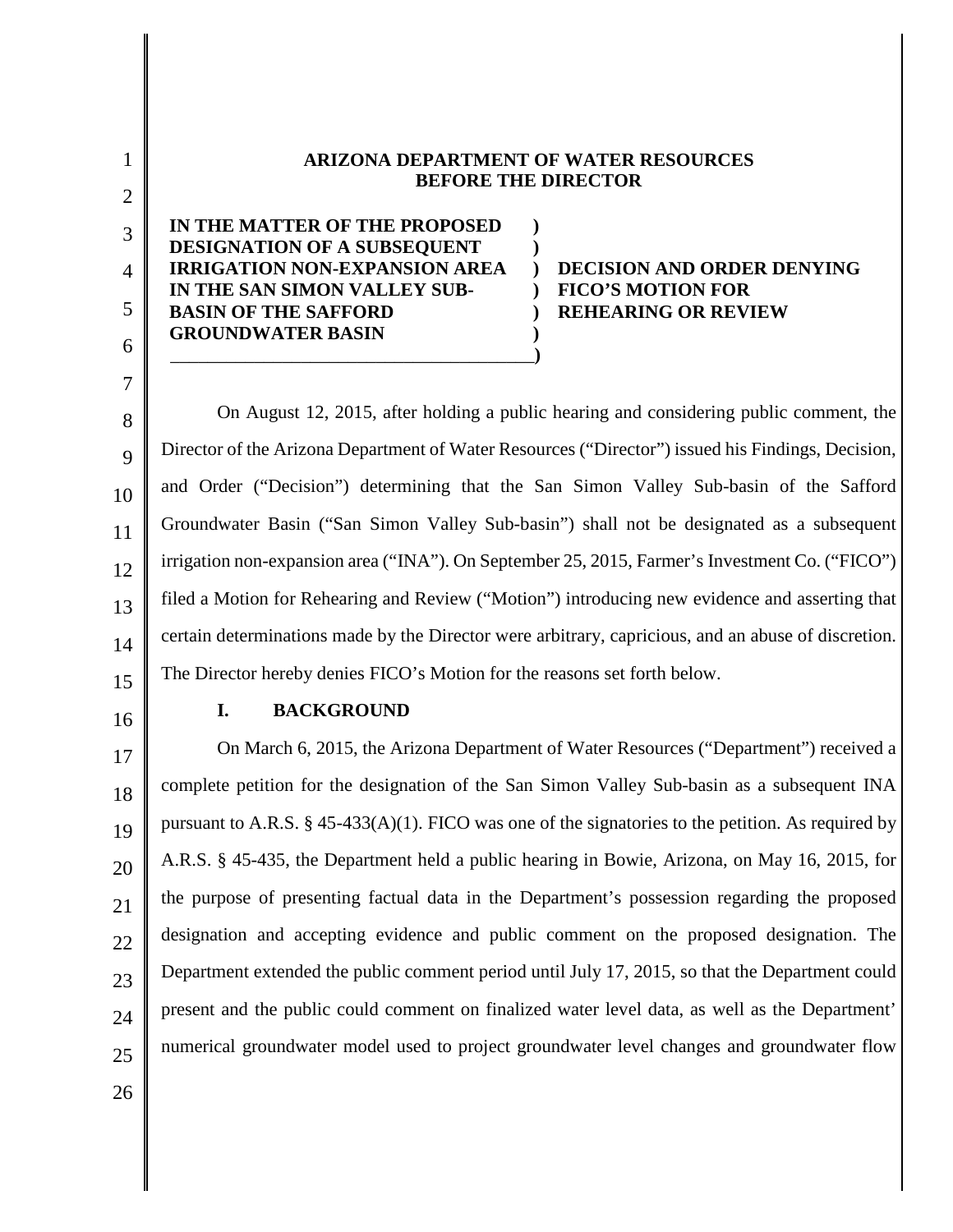1 2 3 4 5 behavior in the sub-basin in response to 100 years of future groundwater pumping at current rates of withdrawal. Using its model the Department projected that after 100 years of groundwater pumping at current rates of withdrawal, for the sub-basin's four major areas of agricultural pumping, the average depth to water in the sub-basin's lower aquifer would be approximately 352 feet below land surface.

6 7 8 9 10 11 12 13 14 15 16 17 FICO's President, Dick Walden, was present and spoke in favor of designation of an INA at the public hearing held on May 16, 2015. May 16 Hearing Transcript, 97:3 – 98:21. FICO also submitted written comments to the Department during the public comment period. On July 17, 2015, FICO submitted written comments which were accompanied by a report prepared by Leonard Rice Engineers, Inc. ("Leonard Rice") entitled "Evaluation of the San Simon Sub-basin as an Irrigation Non-expansion Area" ("Leonard Rice Initial Report"). The Leonard Rice Initial Report alleged that, based on Leonard Rice's analysis, groundwater levels in the irrigation pumping centers within the sub-basin would reach a weighted average depth to water of 370 feet below land surface by 2075 and that costs of lifting groundwater at that time would render irrigation within the subbasin economically infeasible "for most farms." Leonard Rice Initial Report at 22. The Leonard Rice Initial Report further predicted that the weighted average depth to water for the irrigation pumping centers in the sub-basin would reach 430 feet below land surface in 2115. Id. at 13.

18 19 20 21 22 23 24 25 In the Leonard Rice Initial Report, Leonard Rice stated that in making its projections it used the Department's groundwater flow model, which Leonard Rice said, "is the best tool available to assess regional-scale drawdown in the San Simon Sub-basin and … is suitable for this purpose." Leonard Rice Initial Report at 13. Leonard Rice explained that it projected lower groundwater levels than did the Department because it "increase[d] the annual pumping for [sic] approximately 50,000 acre feet after beginning in 2015 to approximately 66,500 af/yr in 2020 …." Id. Leonard Rice stated that this increased pumping was justified by expected future increased demand due to maturing orchards and that information related to the increased irrigation demand of mature orchards was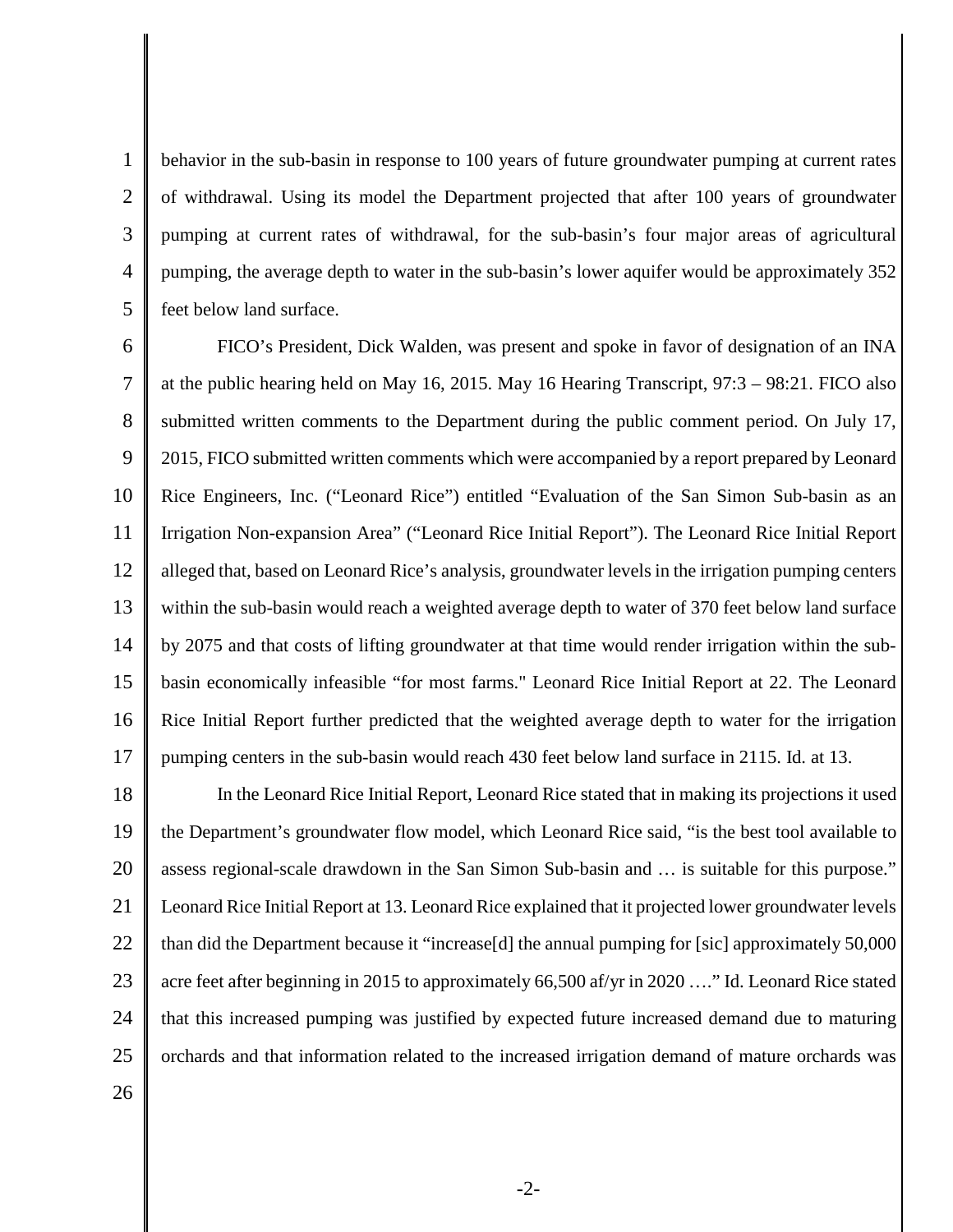provided by FICO's farm manager, Brian Driscoll. Id. at 11.

2 3 4 5 6 7 8 9 10 11 12 13 14 15 In arriving at its calculation of economic viability, Leonard Rice evaluated "nine profit-loss scenarios where current profit was either is [sic] 15, 10, or 5 percent and the current cost of water was either 10, 20, or 30 percent of farm expenses." Id. at 18. Leonard Rice did not describe the data it relied upon in assuming a profit range of 5 to 15 percent. In support of its assumptions related to the cost of water as a percentage of farm expenses, Leonard Rice attached to its report two 1998 crop budget surveys for corn and one 1998 crop budget for alfalfa for Pinal and Cochise Counties. Id. at 19-21. Leonard Rice calculated current groundwater pumping costs with reference to its calculation of current total dynamic head, a pump efficiency of 70 percent, and an estimate of electrical power costs based on FICO's alleged power costs. Leonard Rice projected future pumping costs by applying a water cost multiplier based on projected declining groundwater levels. Id. at 9, 18. Leonard Rice concluded that irrigation will be economically infeasible in the sub-basin in approximately 2075, when, according to Leonard Rice, irrigators in more than half of its nine profit-loss categories will experience a net loss as a result of increased water pumping costs assuming revenues and all other farm costs are held constant. Id. at 22.

16 17 18 19 20 21 After considering all public comments, including those submitted by FICO, the Director issued his Decision that the San Simon Valley Sub-basin shall not be designated as a subsequent INA. In his Decision, the Director found that there is sufficient groundwater in the San Simon Subbasin to provide a reasonably safe supply for irrigation of the cultivated lands at current rates of withdrawal for at least 100 years. In drawing this conclusion, the Director found, among other things, that:

> 25. Within the major areas of agricultural pumping, current depth to water levels are at an average of 257 feet below land surface and are not greater than

approximately 560 feet below land surface in the lower system.

22

23

24 25 26. The average decline rate of all of the wells in the sub-basin that had depth to water measurements taken by the Department in both 2007 and 2015 and which demonstrated water level declines was only 1.7 feet per year for the time-period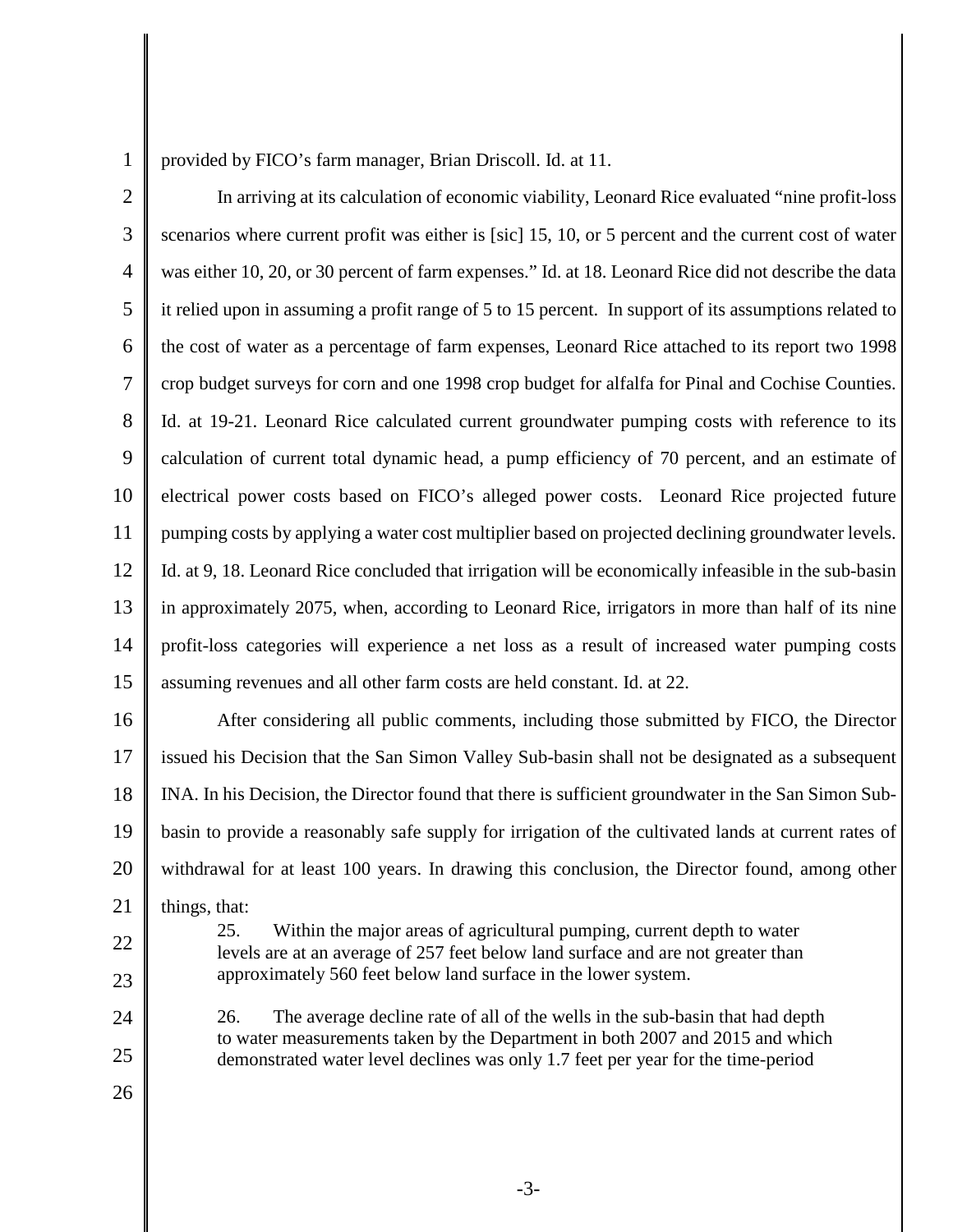| $\mathbf 1$    | between 2007 and 2015.                                                                                                                                               |  |
|----------------|----------------------------------------------------------------------------------------------------------------------------------------------------------------------|--|
| $\overline{2}$ | .                                                                                                                                                                    |  |
| 3              | 35.<br>Assuming that groundwater continues to be withdrawn at the current rates,                                                                                     |  |
| 4              | the Department's groundwater model projects that after 100 years, the average<br>depth to water in the lower system will be 352 feet below land surface, and the     |  |
| 5              | depth to water in the lower system will not exceed 700 feet below land surface in                                                                                    |  |
| 6              | the major areas of current agricultural pumping.                                                                                                                     |  |
| $\overline{7}$ | Assuming that groundwater continues to be withdrawn at the current rates,<br>36.<br>the Department's model projects that after 100 years, saturated thickness in the |  |
| 8              | lower system will not be less than 400 feet in any major area of current agricultural<br>pumping.                                                                    |  |
| 9              |                                                                                                                                                                      |  |
| 10             | 37.<br>The groundwater model's projections for depth to water and saturated<br>thickness levels described above indicate that, if pumping continues at current rates |  |
| 11             | of withdrawal, a significant supply of groundwater will be accessible for irrigation<br>purposes in the sub-basin for at least 100 years.                            |  |
| 12             |                                                                                                                                                                      |  |
| 13             | The Director also found that the Leonard Rice Initial Report's conclusions were inapposite because                                                                   |  |
| 14             | they incorrectly projected groundwater level declines relying on projected "full future irrigation                                                                   |  |
| 15             | demands" of maturing orchards and not current rates of withdrawal, and because Leonard Rice                                                                          |  |
| 16<br>17       | failed to establish that its economic profitability analysis was appropriate. Decision, Finding No.                                                                  |  |
| 18             | 39. With respect to the latter point, the Director questioned Leonard Rice's assumption that farm                                                                    |  |
| 19             | income and expenses remain nearly a constant percentage relative to one another and noted that it                                                                    |  |
| 20             | was unclear whether Leonard Rice considered the profitability of orchards, which make up more                                                                        |  |
| 21             | than 60 percent of the cropped acres in the sub-basin. Id.                                                                                                           |  |
| 22             | On September 25, 2015, FICO submitted its Motion accompanied by a new report by                                                                                      |  |
| 23             |                                                                                                                                                                      |  |
| 24             | Leonard Rice entitled "Response Report Regarding the ADWR Director's San Simon Sub-basin                                                                             |  |
| 25             | INA Decision" ("Leonard Rice Response Report"). In the Leonard Rice Response Report, Leonard                                                                         |  |
| 26             |                                                                                                                                                                      |  |
|                |                                                                                                                                                                      |  |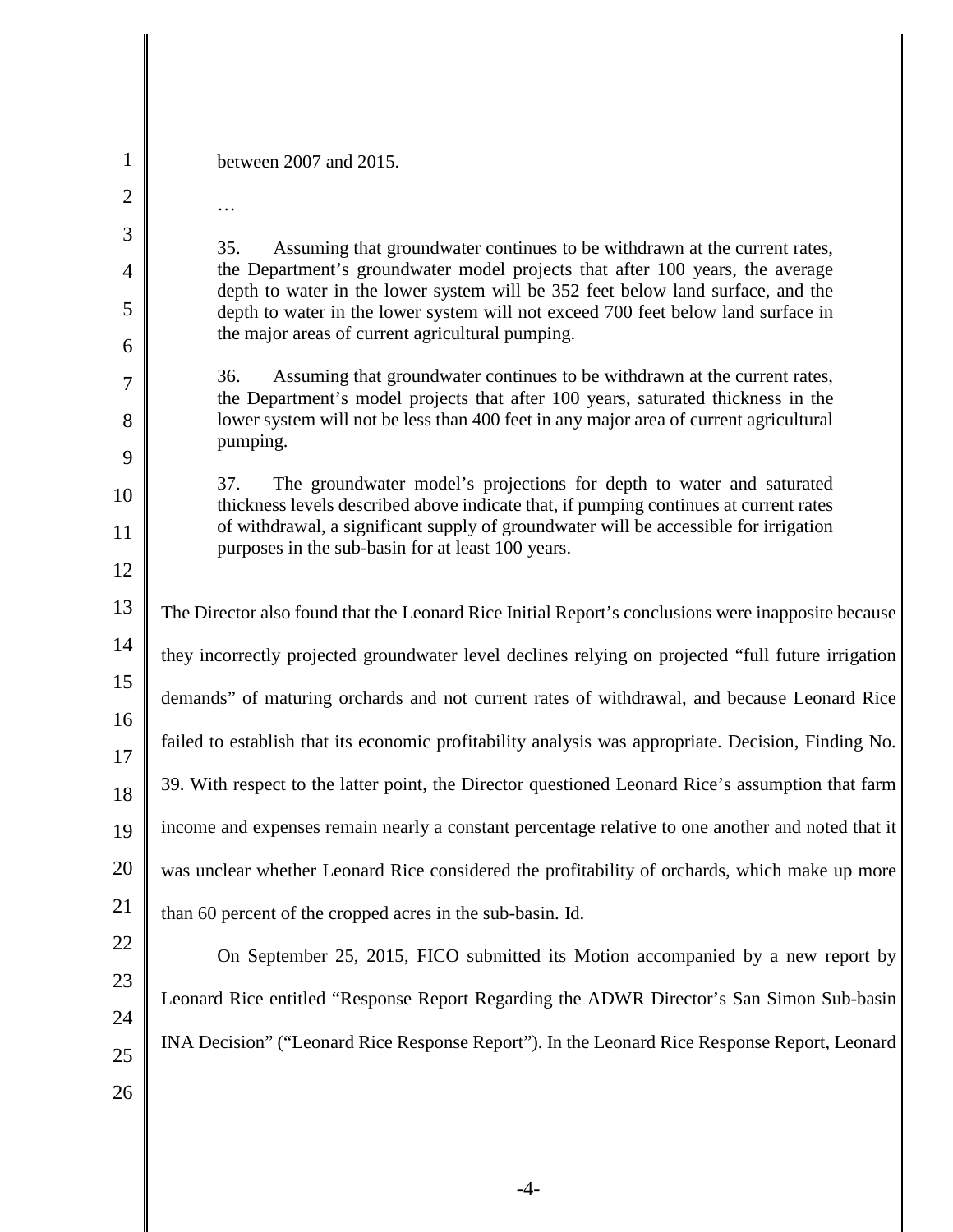| $\mathbf{1}$        | Rice now alleges that the Department's groundwater model is unreliable and should not be used in                                                          |
|---------------------|-----------------------------------------------------------------------------------------------------------------------------------------------------------|
| $\overline{2}$      | connection with making projections related to future groundwater levels. Leonard Rice appears to                                                          |
| 3                   | advocate that, in making projections about future groundwater levels, the Department should rely                                                          |
| $\overline{4}$<br>5 | only upon a linear projection of the average groundwater level decline rate subtracted from existing                                                      |
| 6                   | groundwater levels for a certain number of years into the future. Leonard Rice alleges that, based                                                        |
| $\overline{7}$      | on this linear approach, irrigation in the sub-basin will be rendered economically infeasible in 30-                                                      |
| 8                   | 40 years, rather than 50-60 years as found in the Leonard Rice Initial Report, presumably because                                                         |
| 9                   | Leonard Rice now predicts that groundwater levels in the sub-basin in the irrigation pumping                                                              |
| 10                  | centers will reach a weighted average depth to water of 370 feet below land surface in 30-40 years.                                                       |
| 11                  | With its Motion, FICO also submitted an affidavit of a professor and extension economist                                                                  |
| 12<br>13            | for the Texas A&M AgriLife Extension Service, David P. Anderson, in an effort to bolster its                                                              |
| 14                  | conclusions regarding the economic feasibility of pumping for irrigation at depths below 370 feet.                                                        |
| 15                  | Additionally, FICO reiterates its objections to the Department's use of current rates of withdrawal                                                       |
| 16                  | for currently young orchards, rather than the future projected needs of fully mature orchards, and                                                        |
| 17                  | raises newly alleged concerns about the reliability of the Department's calculations of groundwater                                                       |
| 18                  | level decline rates and the reliability of the USGS estimates of current pumping in the sub-basin.                                                        |
| 19                  | Π.<br><b>FICO'S MOTION FOR REHEARING OR REVIEW SHOULD BE DENIED.</b>                                                                                      |
| 20<br>21            | The Director has not Been Presented with Sufficient Evidence That Irrigation in the<br>A.                                                                 |
| 22                  | Sub-basin will be Economically Infeasible in the Next 100 Years.<br>The Department has not been presented with sufficient, credible evidence that pumping |
| 23                  | within the sub-basin will become economically infeasible for irrigation of the cultivated lands                                                           |
| 24                  | within 30-40 years, 50-60 years, or even 100 years, at current rates of withdrawal. The Director                                                          |
| 25                  |                                                                                                                                                           |
| 26                  |                                                                                                                                                           |
|                     |                                                                                                                                                           |

-5-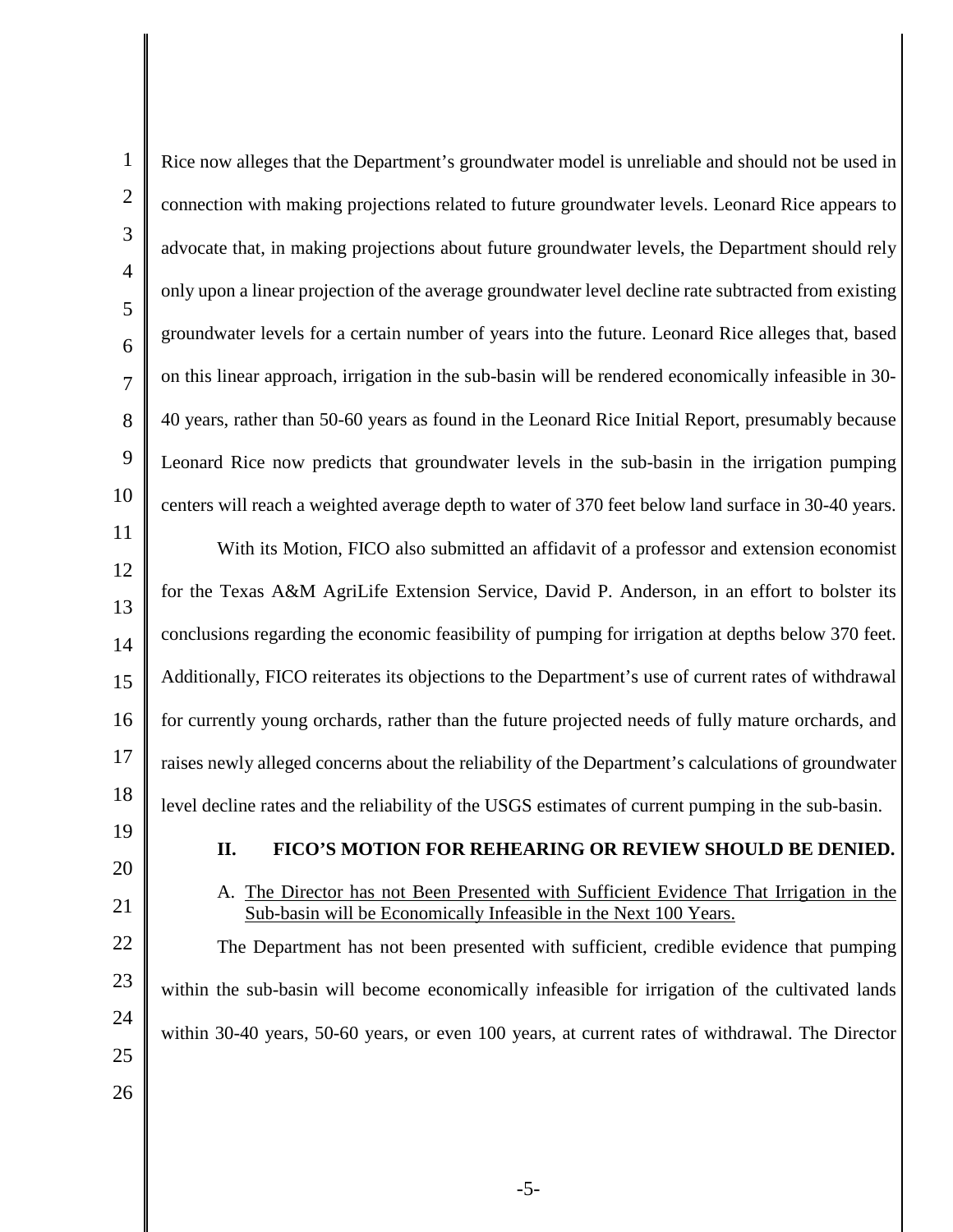1 2 3 4 5 6 7 8 9 10 11 12 13 14 15 16 17 18 19 20 21 22 23 24 25 26 does not find Leonard Rice's new analysis of projected groundwater level declines persuasive for a number of reasons discussed more fully at Part B below. However, even assuming Leonard Rice's most recently advocated approach is appropriate, the projected average depth to groundwater in the major areas of agricultural pumping in the sub-basin would only be approximately 460 feet below land surface in 100 years. As noted by the Director in his Decision, pumping for irrigation is currently occurring, and has occurred, throughout this state at depths in excess to 400 feet, indicating that it is economically feasible to do so.<sup>[1](#page-5-0)</sup> FICO's evidence to the contrary is not convincing. As discussed above, in the Leonard Rice Initial Report, Leonard Rice purports to consider projected impacts to nine categories of irrigation users, but does not describe the data it used to arrive at its profit margin range in creating its nine profit-loss categories and does not attempt to establish what percentage of irrigators (within the San Simon sub-basin or otherwise) currently fall into any of those categories. Therefore, it is not clear how this analysis predicts that farming will become uneconomical for "most farms." Moreover, Leonard Rice concedes that its economic analysis did not consider data on profit margins for orchards, which make up more than 60 percent of the cropped acreage in the sub-basin.[2](#page-5-1) In an effort to bolster its claims, FICO now submits the affidavit of Dr. David Anderson, <sup>1</sup> Even within the San Simon Valley Sub-basin, as evidenced by public comments filed with the Department in this matter, there are irrigators who have recently planted or are planting new orchards or expanding orchards in locations where depths to water exceed 440 feet, suggesting that profitability for orchards in the sub-basin is sufficiently high to support pumping at such depths and beyond.  $2$  Leonard Rice states that it does not have information on orchard profitability but that it believes its analysis fairly captured orchard profit margins based on an unsupported statement about general business profits. Leonard Rice Response Report at 3.

<span id="page-5-1"></span><span id="page-5-0"></span>-6-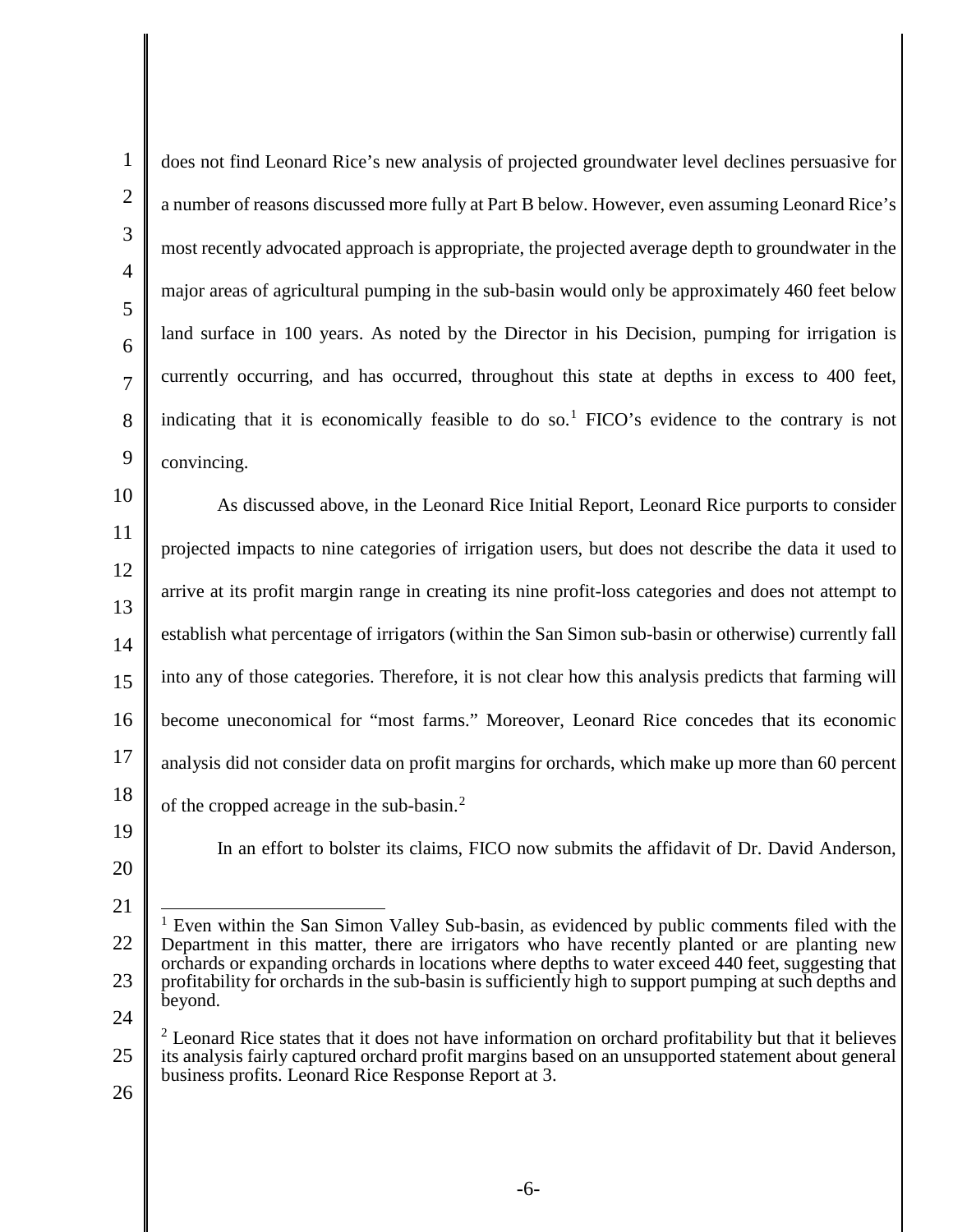which asserts, among other things, that "the rates of return, or profit, used in the Leonard Rice Reports are consistent with the [United States Department of Agriculture, Economic Research Service ("USDA ERS")] report of operating profit measures across agriculture in the United States" and that "using …costs and returns over a 30 year orchard production horizon indicated an annual average long term return over costs of 12.8 percent." Dr. Anderson's claims are not persuasive.

7 8 9 13 14 15 16 17 18 19 20 21 Dr. Anderson asserts that the range of returns over costs used in the Leonard Rice Initial Report of 5 to 15 percent is consistent with a 2007 Family Farm Report published by USDA ERS reflecting an operating profit margin ranging from 10.8 to 18.3 percent for large and very large family farms and a 3 percent profit margin for all farms. Notably, the average percentage for "all farms" in the USDA summary includes large numbers of what the summary terms "residential/lifestyle" or "off-farm occupation" farms, which the study notes are farms whose "operators report a major occupation other than farming" and who are "unlikely to depend on the farm for their livelihood."<sup>[3](#page-6-0)</sup> Dr. Anderson does not explain how these nation-wide statistics relate to the San Simon Sub-basin. However, even assuming they do, a more recent version of the same report, published in 2010, reflected average operating profit margins ranging from 16.3 to 25.7 percent for large and very large farms and 11 percent for all farms.<sup>[4](#page-6-1)</sup> And an even more recent summary, published in 2014, reflects median operating profit margins ranging from 23.8 to 24.1 percent for large and very large family farms and 18.1 percent for midsize family farms.[5](#page-6-2) These

22

<span id="page-6-0"></span><sup>23</sup> 24 <sup>3</sup> See http://ers.usda.gov/media/201475/eib24\_1\_.pdf.The study also notes that higher profitability is reflected for small farms where net farm income is considered rather than "operating profit margin" as the latter term makes deductions for unpaid labor and management to reflect their opportunity cost.<br><sup>4</sup> See http://www.ers.usda.gov/media/184479/eib66\_1\_.pdf

<span id="page-6-2"></span><span id="page-6-1"></span><sup>25</sup> <sup>5</sup> See <http://www.ers.usda.gov/media/1728096/eib-132.pdf> The USDA ERS uses medians rather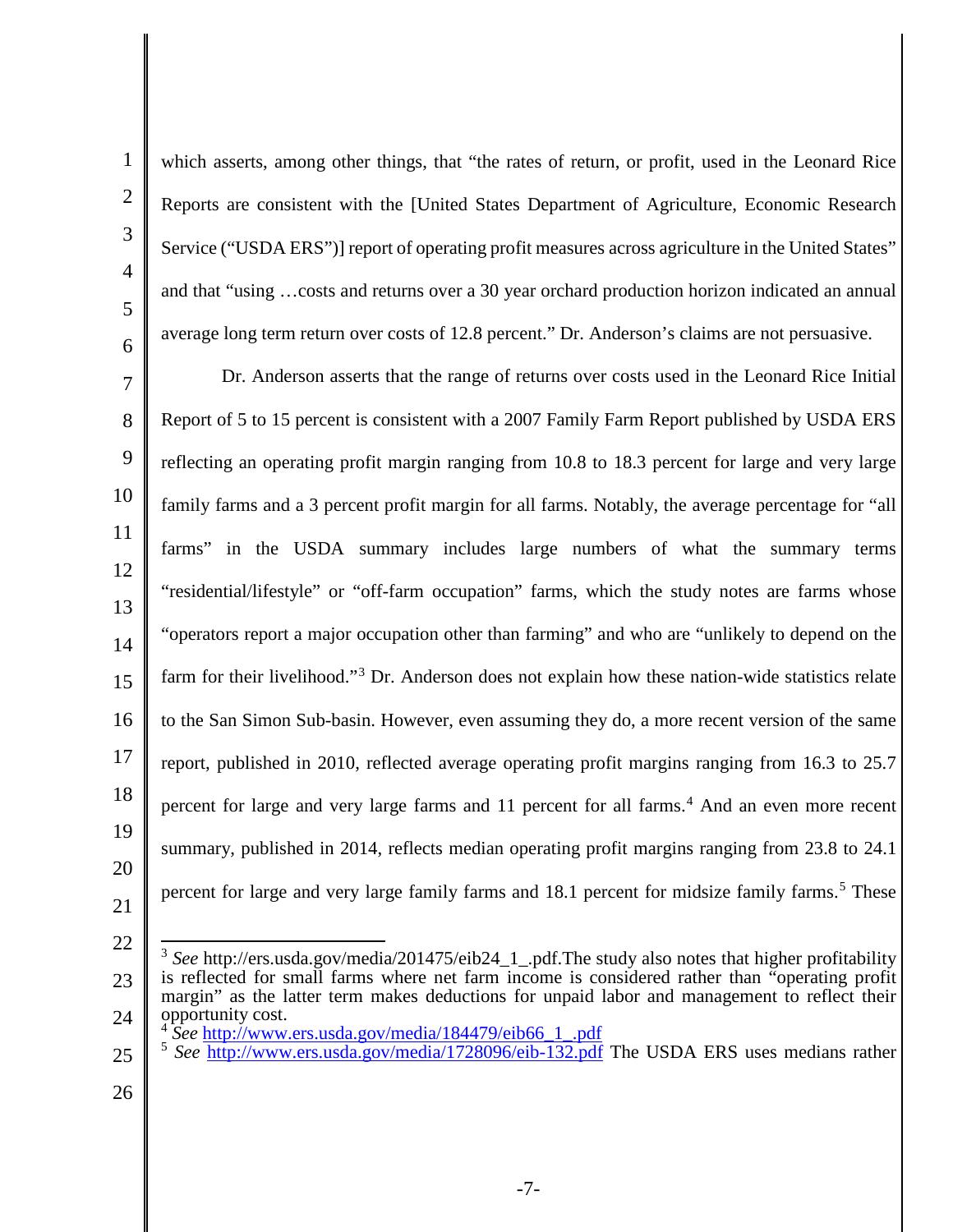1

more recent summaries suggest that Leonard Rice's range of profit margins likely does not extend high enough.

4 5 6 7 8 9 10 11 12 13 14 15 16 With respect to the question of the profitability of orchards, Dr. Anderson suggests that he calculated for orchards "an annual long term return over costs of 12.8%" over a 30 year production horizon, but it is not clear how that figure was derived. It was perhaps calculated in part using expense numbers for pecans in certain regions of Texas and California discussed in paragraphs 9 and 10 of Dr. Anderson's affidavit. However, other than the statement that due to "[d]ifferent irrigation technology, capital costs, and land costs," production costs are "likely" higher in Arizona than in West Texas, there is no explanation for why these figures are relevant for comparison with the San Simon Valley Sub-basin. Additionally, the Department cannot determine how Dr. Anderson calculated returns.<sup>[6](#page-7-0)</sup> In sum, even considering the new information submitted through Dr. Anderson's affidavit, the Department still has not been provided with sufficient, credible evidence that pumping within the sub-basin will be rendered economically infeasible within the next 100 years.

17 18 19 FICO's claim that most of the agricultural wells in the state that are pumping below 400 feet are located within an active management area ("AMA") or INA does not refute the Director's finding that the presence of pumping at such depths indicates that it is economically feasible to do

20 21

<span id="page-7-0"></span>24 25 <sup>6</sup> It is also not clear why Dr. Anderson considered a production horizon of only 30 years. Even assuming that average groundwater levels will approach 370 feet below land surface in 30 years as FICO predicts, FICO has not addressed whether currently cropped orchards will remain profitable at that time.

<sup>22</sup> 23 than averages as the indicator of typical profitability ratios for the 2014 edition on the ground that medians are "affected less by individual cases with extreme values than means." However, the report calculated the aggregate mean operating profit margin (the indicator relied upon by Dr. Anderson) for "all farms" at 10 percent.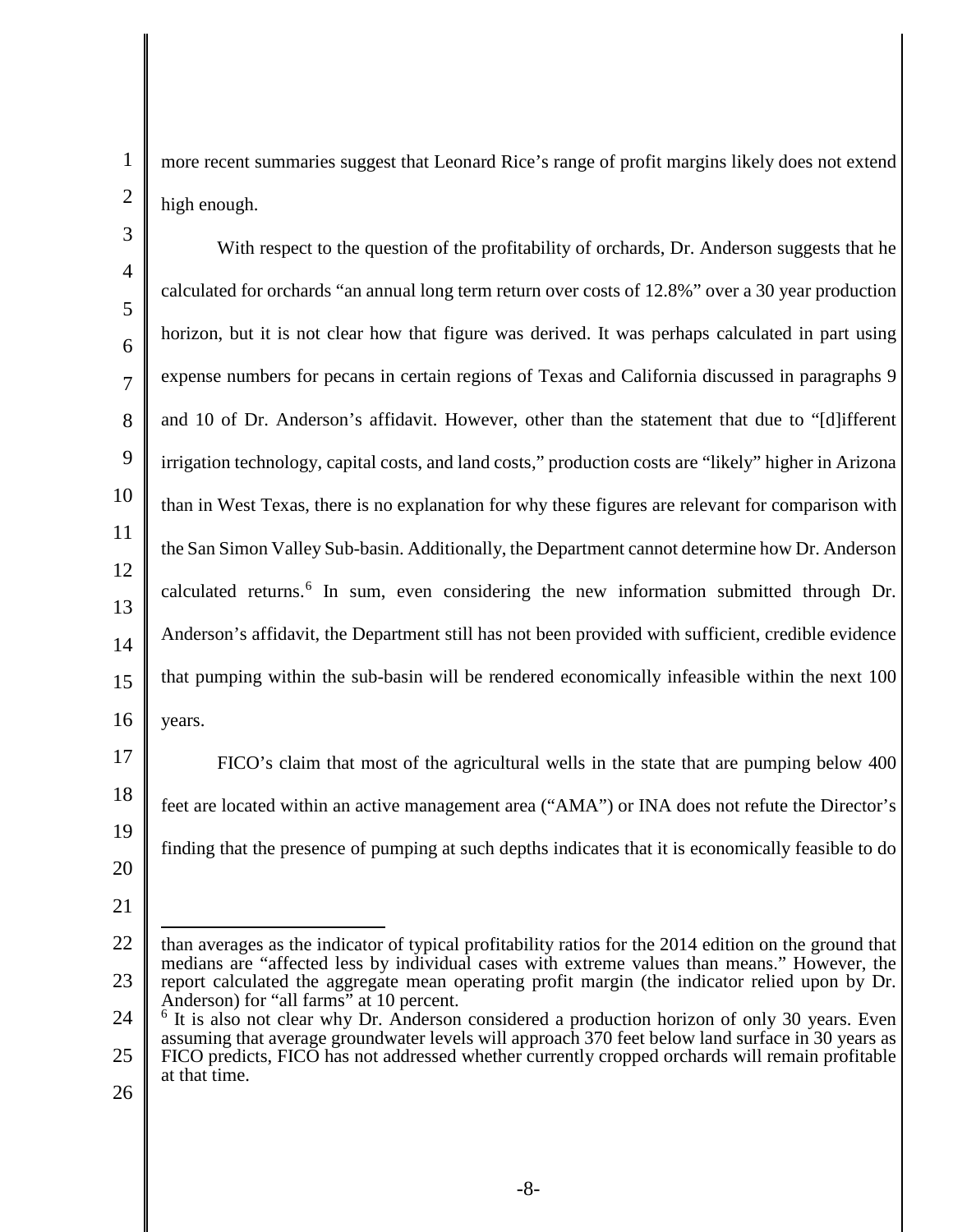1

so. It is also important to note that while pumping is occurring at depths greater than 400 feet in AMAs and INAs today, the Department's model does not project that average depths to groundwater in the major areas of agricultural pumping in the San Simon Valley Sub-basin will reach those levels during the next 100 years. Again, even if FICO's decline rate of 2.0 feet per year were used, the average depth to water in the major areas of agricultural pumping would reach only approximately 460 feet below land surface in 100 years. Given that pumping is currently occurring for irrigation at such depths today, the Director maintains that there is sufficient groundwater to provide a "reasonably safe supply" for irrigation of the currently cultivated lands in the sub-basin, even assuming FICO's decline rate.

Contrary to FICO's suggestion, the Department is not required to conduct its own comprehensive analysis of the economic feasibility of pumping for irrigation at particular depths in the sub-basin prior to reaching a decision with respect to a proposed INA. First and foremost, the applicable statutes nowhere set forth such an affirmative requirement, but instead require only that the Director present to the public "the factual data in his possession" relevant to a proposed designation. Additionally, A.R.S. § 45-432(A)(1) requires that the Director assess whether the groundwater supply in the sub-basin is "reasonably safe" for irrigation of the cultivated lands at current rates of withdrawal. The legislature did not use more exacting standards of groundwater availability like "assured" or even "adequate," as is used elsewhere in the Groundwater Code. *See* A.R.S. §§ 45-108(I) & 45-576(J). The "reasonably safe" standard stands in contrast to, for instance, the language in A.R.S. § 45-562, articulating the management goal for the Pinal AMA as one, in

- 
- 
- 26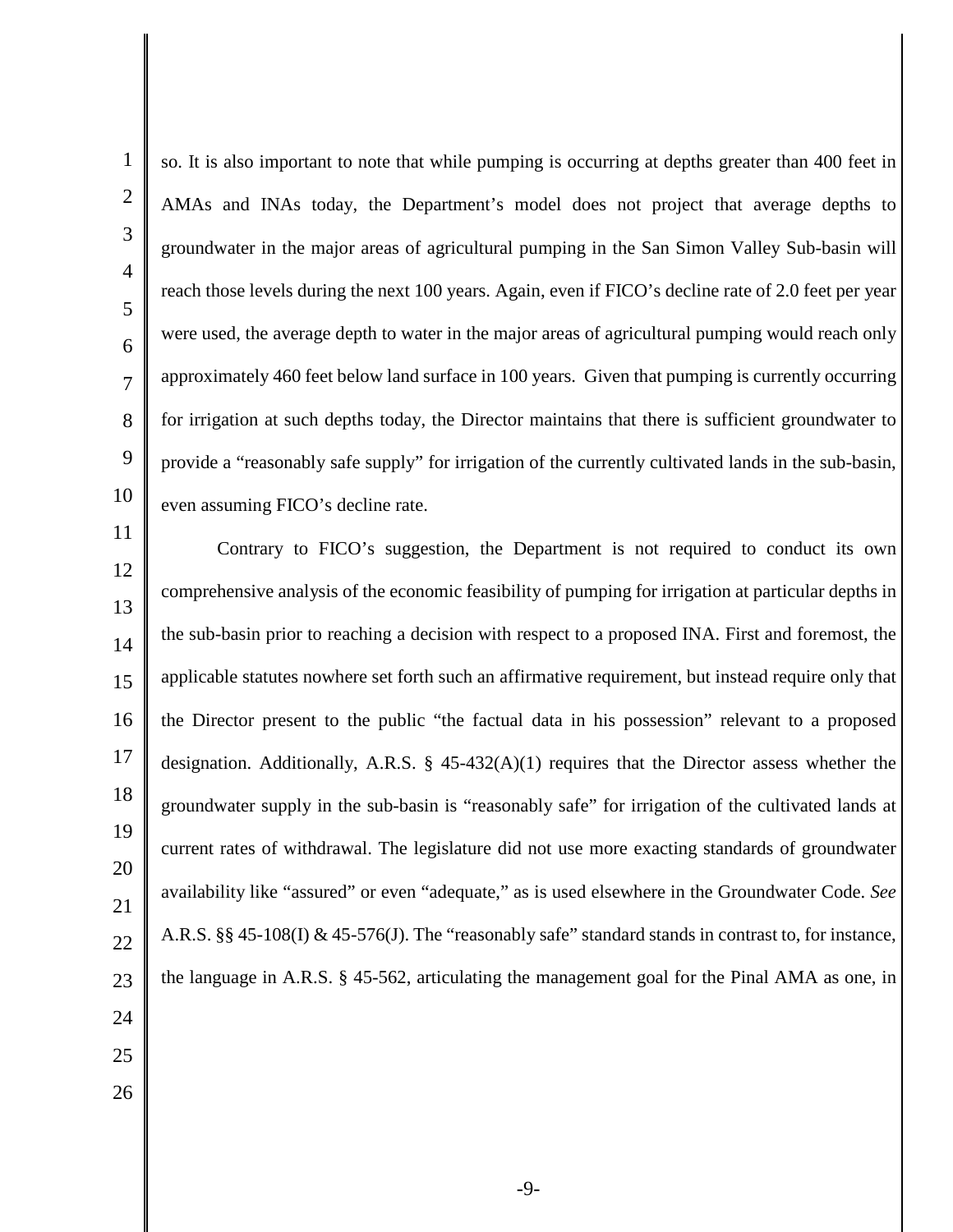part, to "preserve agricultural economies in the active management areas for as long as possible."<sup>[7](#page-9-0)</sup>

Additionally, the legislature could not have intended that the Director be required to complete a comprehensive analysis of the economic feasibility of pumping for irrigation at particular depths in the sub-basin before reaching a decision, given the statutory time-frame under which the Director is required to act. By statute, the Director is to hold a public hearing no later than sixty days after the first publication of the notice of designation procedures. A.R.S. § 45- 435(C). The legislature could not have contemplated that, upon receiving a petition from irrigation users within the sub-basin, unaccompanied by any technical report or study in support of designation (as in this case) the Department would be capable of performing a comprehensive economic analysis of the sub-basin within such a limited time-frame.

B. Leonard Rice's New Analysis of Projected Groundwater Declines is Unreliable.

The Leonard Rice Response Report makes a number of new claims challenging the credibility of the Department's projections of groundwater declines in the sub-basin. However, many of these claims are incorrect or unsupported. For instance, Leonard Rice claims that the Department's "1.7 feet per year calculated decline rate for the period 2007 to 2015" is based only on 32 measurements of depth to water from GWSI index wells spread across the sub-basin. In fact, this decline rate was calculated based upon the 282 GWSI "sweep" wells in the sub-basin, which

<span id="page-9-0"></span><sup>23</sup> 24  $<sup>7</sup>$  Notably, for the Pinal AMA's third management plan, the Department, in consultation with the</sup> Pinal AMA Groundwater Users Advisory Council, enunciated a goal of securing groundwater supplies above 1,000 feet for irrigation use in keeping with the AMA's management goal. *See* Third Management Plan for Pinal AMA, Chapter 4, page ii, available at:

<sup>25</sup> http://www.azwater.gov/azdwr/WaterManagement/AMAs/documents/ch4-pinal.pdf.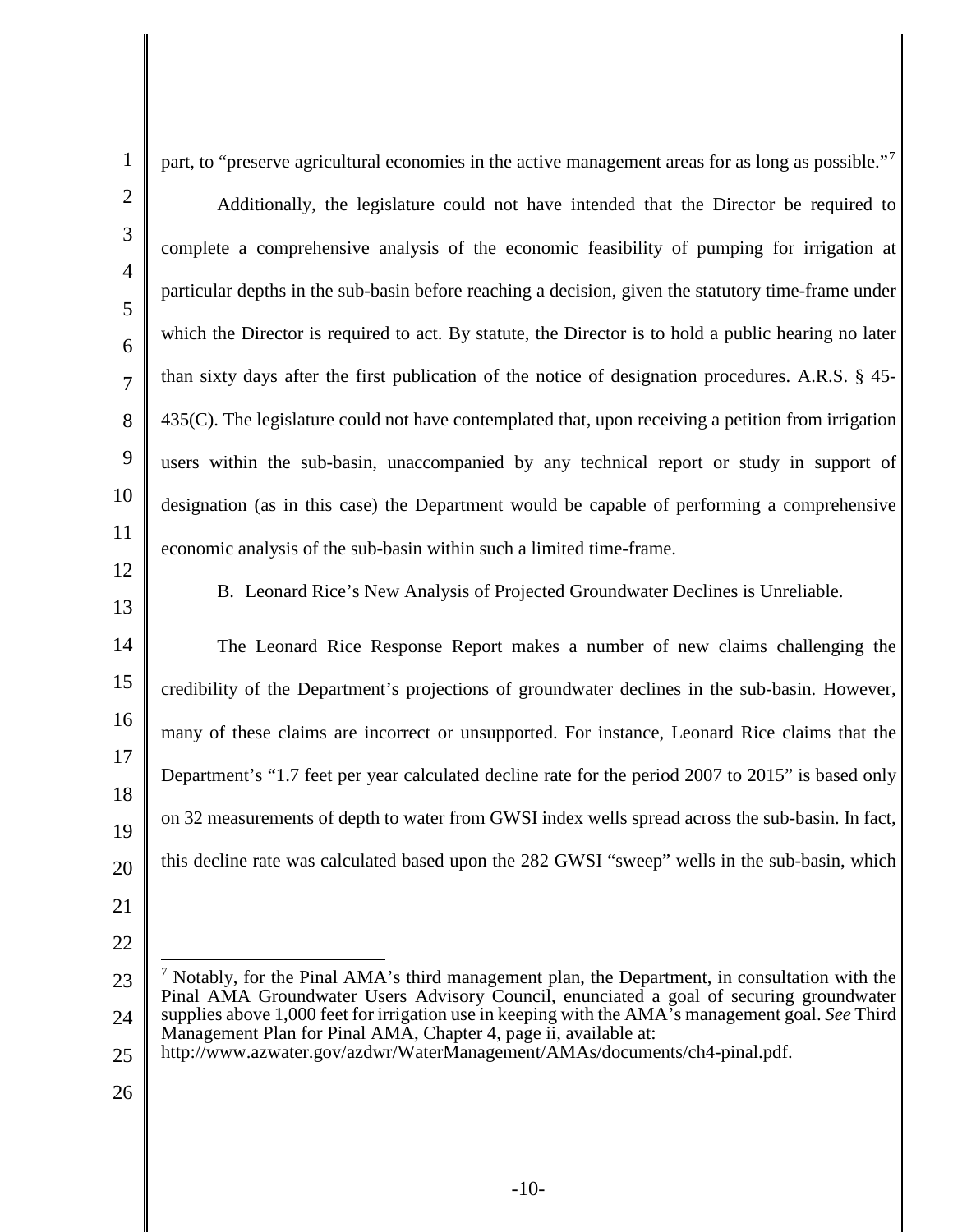- 1 2 3 4 5 6 7 8 9 10 11 12 13 14 15 16 17 18 19 20 21 22 had water level measurements in both 2007 and 2015.<sup>[8](#page-10-0)</sup> The Department found that the average water level decline for wells that showed declines (236 wells) was -1.7 feet per year and the average water level rise for wells reflecting a rise (46 wells) was 1.3 feet per year. Though Leonard Rice acknowledged in the Leonard Rice Initial Report that the Department's model "is the best tool available to assess regional-scale drawdown in the San Simon Sub-basin," Leonard Rice raises a number of new challenges to the Department's groundwater model in its Response Report and claims that it is "unreliable." However, these new claims do not impact the Director's Decision. First, it is impossible for the Department to evaluate the validity of some of Leonard Rice's claims regarding the model because Leonard Rice has not provided a sufficient description of the specific data used or its method of analysis in reaching some of its conclusions. <sup>[9](#page-10-1)</sup> Second, Leonard Rice has raised objections that are inconsistent with industry standard practices for groundwater modeling.<sup>[10](#page-10-2)</sup> Third, Leonard Rice overstates or overestimates the degree of change to model results that would accompany certain proposed changes to model inputs.<sup>[11](#page-10-3)</sup> Additionally, and perhaps most fundamentally, Leonard Rice misconstrues the purpose of 8 *See* [http://www.azwater.gov/azdwr/documents/ComparisonofPreliminaryandFinalizedWaterLevelDat](http://www.azwater.gov/azdwr/documents/ComparisonofPreliminaryandFinalizedWaterLevelData.pdf)  $\frac{a.pdf}{b}$  For example, the Department cannot evaluate Leonard Rice's assertion that the scatterplot on page 9 of the Response Report, which shows observed versus simulated well drawdowns, demonstrates that the model is unreliable because the specific wells used in the analysis were not identified.  $10$  Leonard Rice asserts that model statistics provided on page 15 of the Leonard Rice Response Report "confirm that the model is insufficiently calibrated and that its predictions are unreliable." Leonard Rice does not supply the derivation of the provided statistics, which do not agree with the
- <span id="page-10-2"></span><span id="page-10-1"></span><span id="page-10-0"></span>23 24 Department's statistics. Further, the normalized root mean square error ("RMSE") provided by Leonard Rice (5.8%) conforms to the commonly accepted industry standard that the normalized
- 25 RMSE should be a small percentage of the total head loss in the system, *see* Anderson, M.P. and <sup>11</sup> Leonard Rice asserts that irrigation pumping is underestimated because irrigation efficiencies are
- <span id="page-10-3"></span>26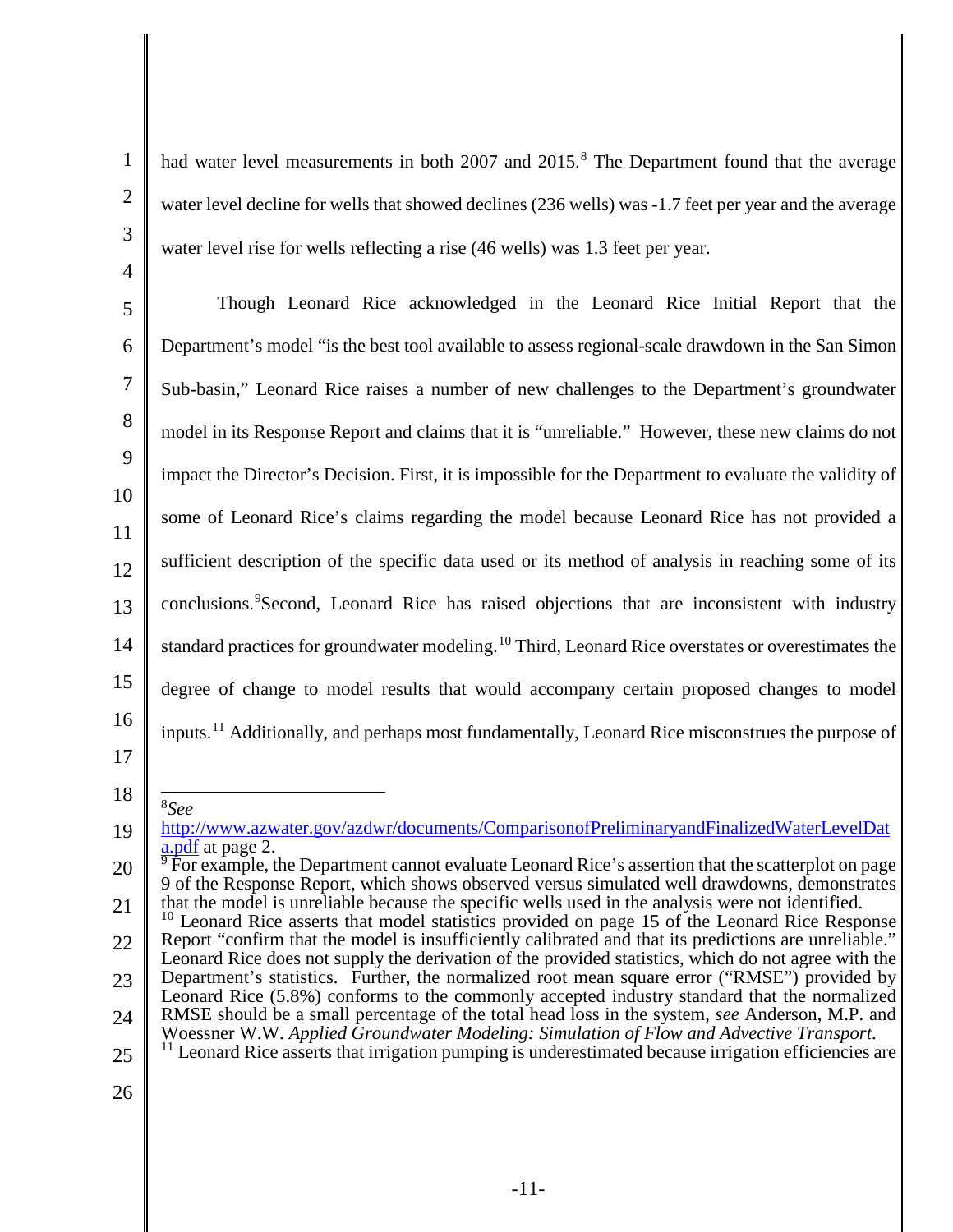1

the model. The model is intended to project groundwater flow behavior within the sub-basin after 100 years of pumping. The model's projections in combination with the other hydrogeologic data presented by the Department, including water level change data, support the Director's conclusion that there is sufficient groundwater in the sub-basin to provide a reasonably safe supply for irrigation at current rates of withdrawal.

Finally, while the Director does not find FICO's new claims criticizing the Department's groundwater level decline projections persuasive, even if they were so, the Director still would find that there is sufficient groundwater in the sub-basin to provide a reasonably safe supply for irrigation at current rates of withdrawal. As previously stated, even assuming that FICO's groundwater decline rate of 2.0 feet per year is accurate, there would still be groundwater accessible in the lower aquifer for irrigation after 100 years in the major areas of agricultural pumping in the sub-basin at an average depth to groundwater of 457 feet. In view of the fact that these depths will not be reached for 100 years and the presence of wells in the state pumping water at these depths for irrigation at the present time, the Director maintains that there would be sufficient groundwater in the sub-basin to provide a "reasonably safe" supply for irrigation of the cultivated lands at the current rates of withdrawal, even assuming FICO's groundwater decline rate.

<sup>25</sup> overestimated. Leonard Rice states that "the model is even less reliable than explained above because it includes too little groundwater pumping…." Leonard Rice Response Report at 18. However, Leonard Rice does not account for any increases in incidental recharge to the aquifer that would occur as the result of a more inefficient application of pumped irrigation water.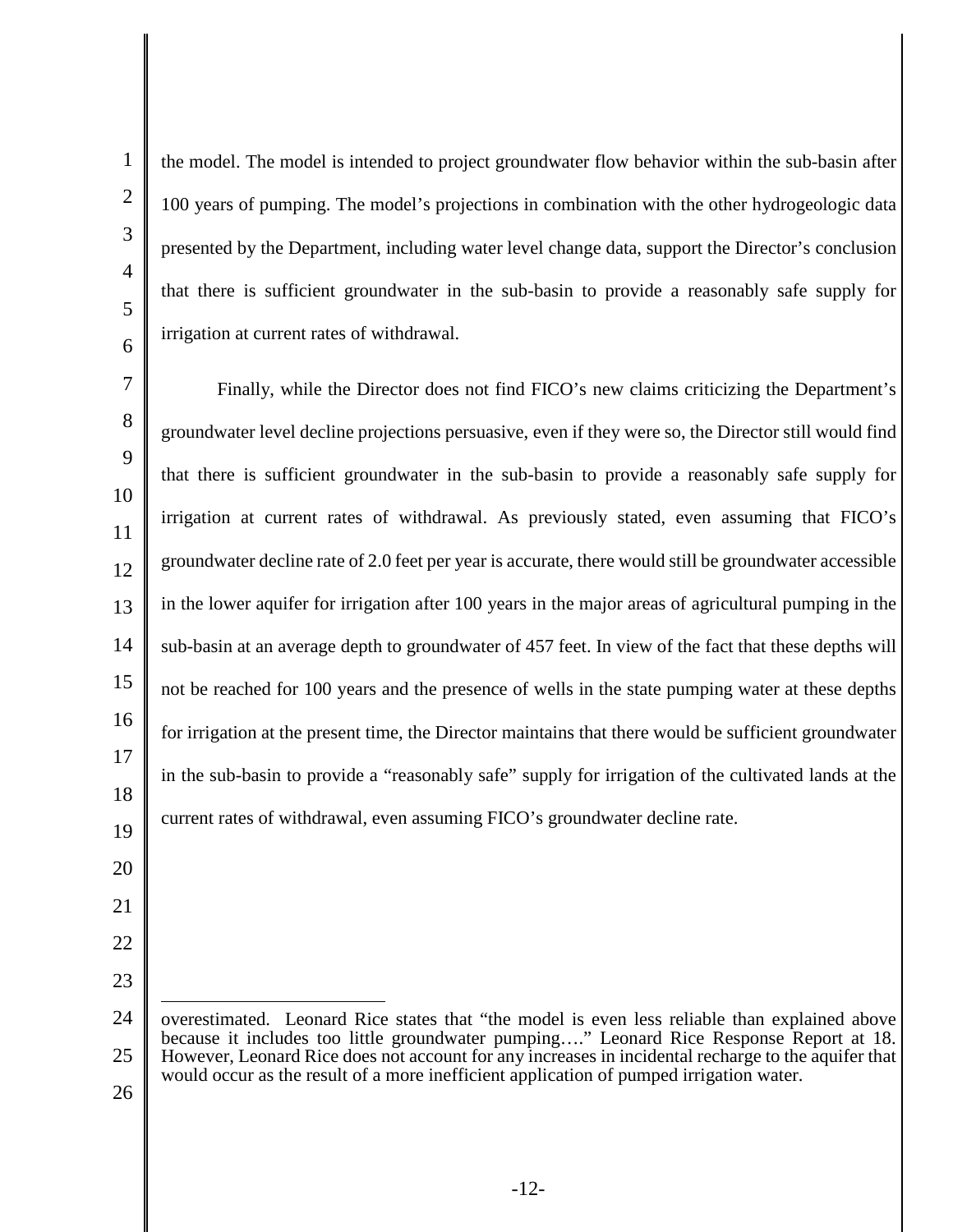## C. The Director's Consideration of Current Rates of Withdrawal is Consistent with the Clear Language of A.R.S. § 45-432(A)(1).

3 4 5 6 7 8  $\mathbf Q$ 10 11 12 13 14 15 16 17 18 19 20 FICO maintains that the Director erred in failing to make groundwater level decline projections based upon a withdrawal rate that includes projected future irrigation needs of maturing orchards. However, the Director is bound by the clear and unambiguous language of A.R.S.  $\S$  45-432(A)(1) to consider only current rates of withdrawal in analyzing whether there is insufficient groundwater to provide a reasonably safe supply for irrigation of the cultivated lands in the sub-basin. If the legislature had intended the Director to use a withdrawal rate which considered projected increased future irrigation needs of currently cropped acres, this result could have been achieved by simply leaving off the language "at the current rates of withdrawal." However, the legislature chose to include this language, and the Director may not simply disregard it. *See Farris v. Advantage Capital Corp.*, 217 Ariz. 1, 2 ¶ 7, 170 P.3d 250, 251 (2006) ("A statute's plain language is the best indicator of legislative intent…."). FICO's reading of the statute would render the phrase "at the current rates of withdrawal" meaningless or mere surplusage. Such a reading violates clear rules of statutory construction. *See Simpson v. Simpson*, 224 Ariz. 224, 225 ¶ 6, 229 P.3d 236, 237 (App. 2010) (stating that statutes should not be read "so as to render any of its language mere surplusage" but should be read instead to "give meaning to each word, phrase, clause, and sentence so that no part of the statute will be void, inert, redundant, or trivial") (internal citation and quotations omitted).

- 21 22
- 23

24

Contrary to FICO's claims, application of the statute's plain language does not yield an absurd result. Nothing in the statute precludes the Director from analyzing the sub-basin in another five to ten years after currently young orchards reach maturity, at the then-current rates of withdrawal, to assess whether withdrawal rates have increased as FICO predicts. However, there is

26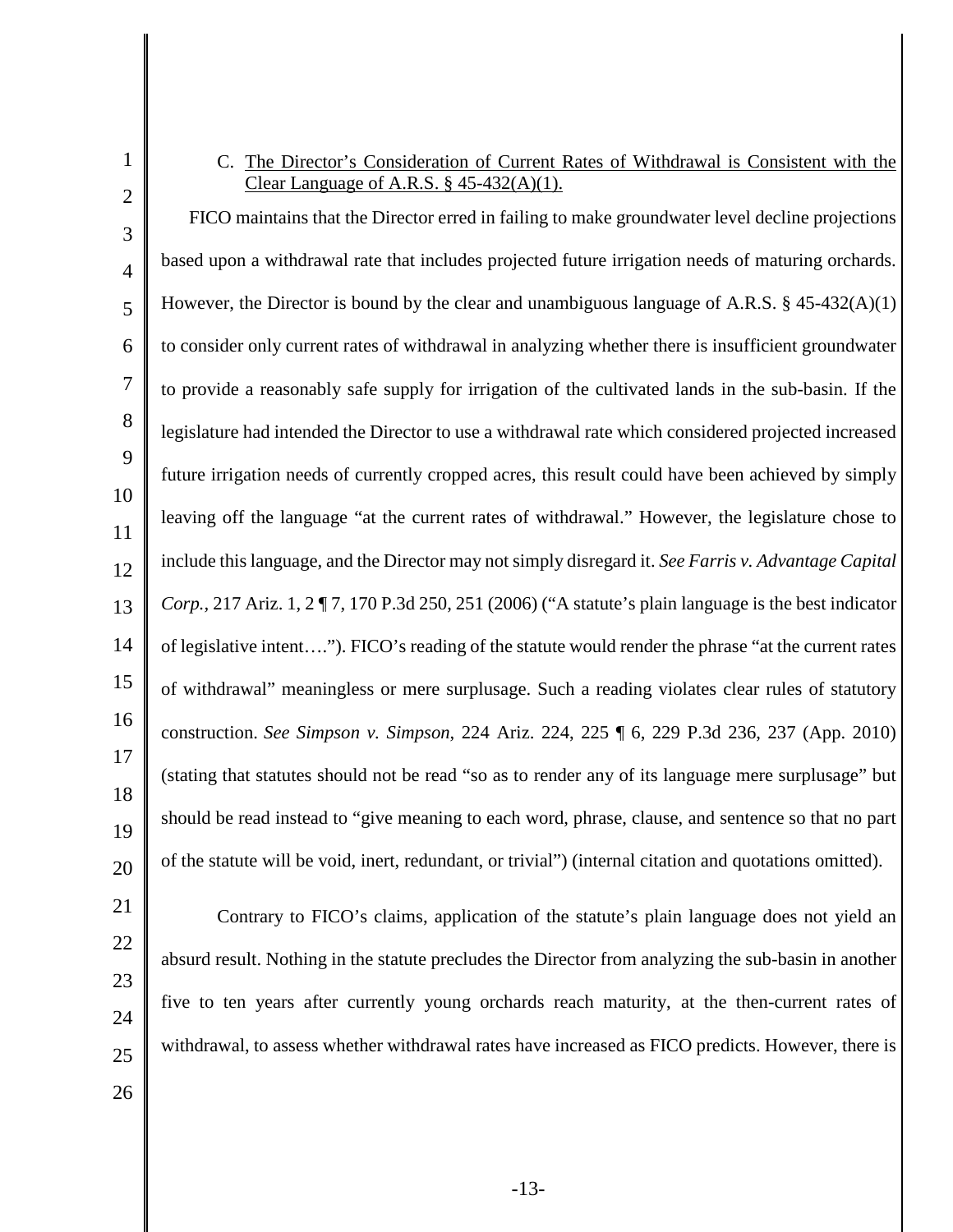$\mathbf{1}$ 

no mechanism in the statute which permits the Director to remove a designation if, in fact, current withdrawal rates remain constant or decrease for any reason. Therefore, it is reasonable to assume that the legislature desired that the Director rely upon more concrete data in the form of withdrawal rates occurring at the time of designation, and not predictions of future increased withdrawal rates.

## **ORDER**

Based on the foregoing the Director denies FICO's Motion for Rehearing or Review. Effective October 9, 2015, the Director's August 12, 2015 Decision that the San Simon Valley Subbasin shall not be designated as an INA is final and the temporary prohibition on the irrigation of new acres within the sub-basin pursuant to A.R.S. § 45-434 is lifted.

**Thomas Buschatzke** Director